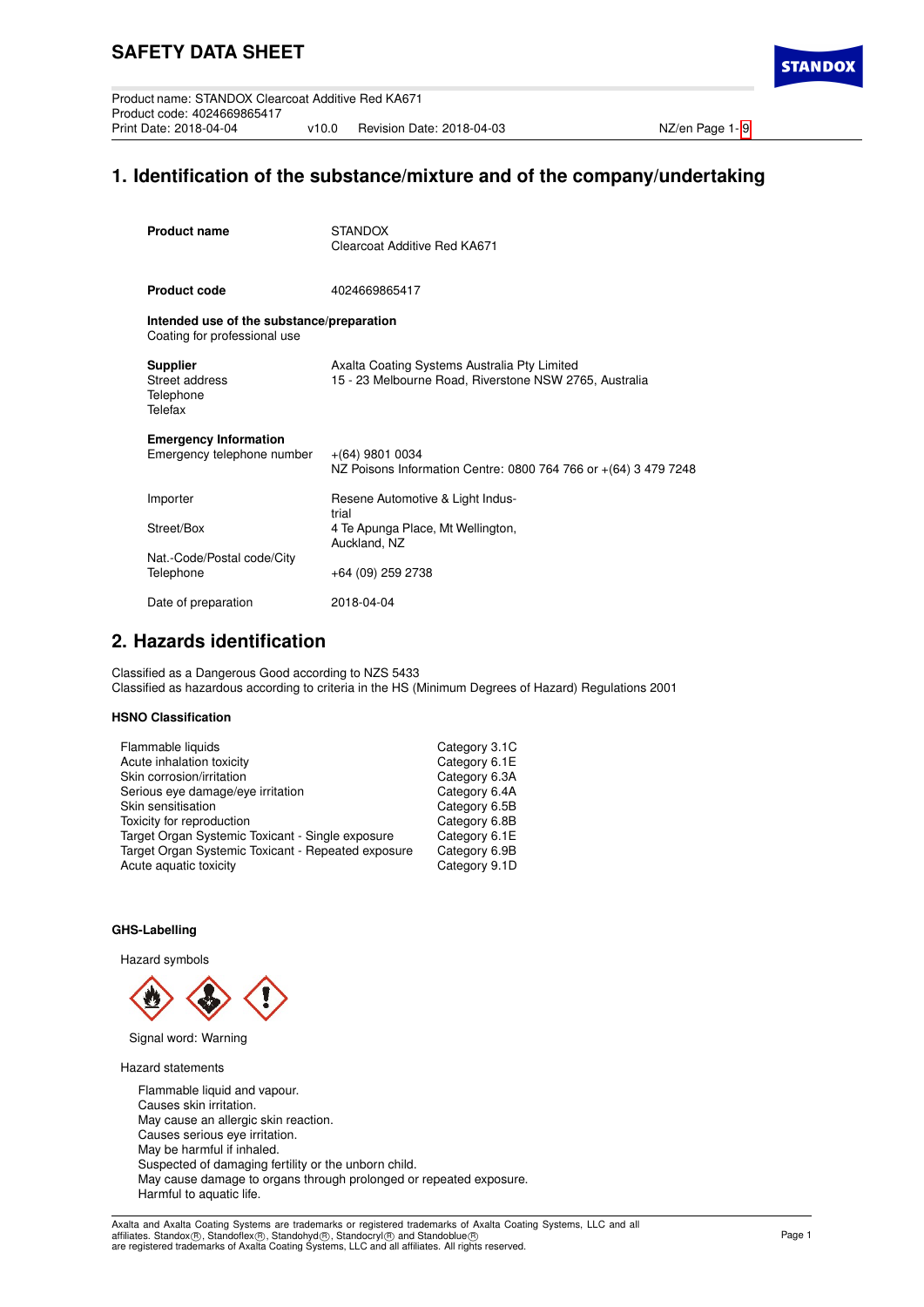Product name: STANDOX Clearcoat Additive Red KA671 Product code: 4024669865417 v10.0 Revision Date: 2018-04-03 NZ/en Page 2- [9](#page-8-0)



Precautionary statements

Obtain special instructions before use.

Keep away from heat/sparks/open flames/hot surfaces. No smoking.

Do not breathe dust/ fume/ gas/ mist/ vapours/ spray.

Avoid release to the environment.

Wear protective gloves/protective clothing/eye protection/face protection.

IF exposed or concerned: Get medical advice/ attention.

If skin irritation or rash occurs: Get medical advice/ attention.

If eye irritation persists: Get medical advice/ attention. Wash contaminated clothing before reuse.

Store in a well-ventilated place. Keep cool.

### **Other hazards which do not result in classification**

Contains: methyl methacrylate; 2-hydroxyethyl acrylate. May produce an allergic reaction.

# **3. Composition/information on ingredients**

**Pure substance/mixture Mixture** 

### **Hazardous components**

| CAS-No.        | Chemical name           | Concentration | <b>GHS Hazardous</b> |
|----------------|-------------------------|---------------|----------------------|
| 1330-20-7      | xylene                  | $20 - 30%$    |                      |
| 123-86-4       | n-butyl acetate         | $10 - 20%$    | $\sqrt{}$            |
| 1344-28-1      | Aluminum oxide (Al2O3)  | $5 - 10%$     |                      |
| $100 - 41 - 4$ | ethylbenzene            | $5 - 10%$     | $\checkmark$         |
| 1309-37-1      | Iron oxide              | $5 - 10%$     |                      |
| 123-92-2       | isopentyl acetate       | $1 - 3%$      | $\sqrt{ }$           |
| 7631-86-9      | amorphous Silica        | $0.3 - 1.0\%$ |                      |
| $80 - 62 - 6$  | methyl methacrylate     | $0.3 - 1.0\%$ | $\sqrt{}$            |
| $107 - 21 - 1$ | ethanediol              | $0.1 - 0.3%$  | $\sqrt{}$            |
| 818-61-1       | 2-hydroxyethyl acrylate | $0.1 - 0.3%$  | $\sqrt{}$            |
| 108-88-3       | toluene                 | $0.1 - 0.3%$  | $\checkmark$         |
|                |                         |               |                      |

Non-regulated ingredients 30 - 40%

# **4. First aid measures**

### **Eye contact**

Remove contact lenses. Irrigate copiously with clean, fresh water for at least 15 minutes, holding the eyelids apart. Seek medical advice.

#### **Skin contact**

Do NOT use solvents or thinners. Take off all contaminated clothing immediately. Wash skin thoroughly with soap and water or use recognized skin cleanser. If skin irritation persists, call a physician.

### **Inhalation**

Avoid inhalation of vapour or mist. Move to fresh air in case of accidental inhalation of vapours. If breathing is irregular or stopped, administer artificial respiration. If unconscious place in recovery position and seek medical advice. If symptoms persist, call a physician.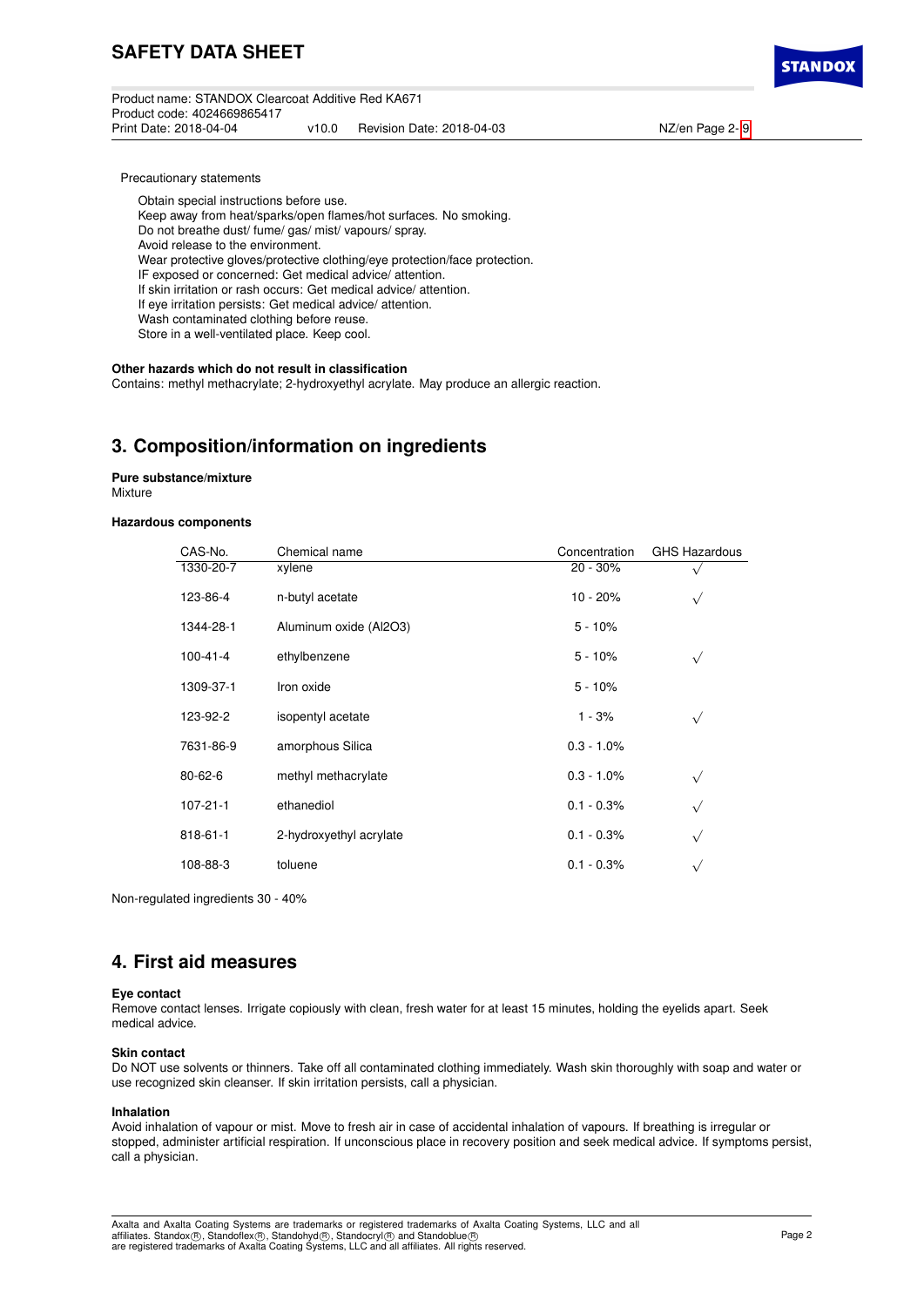Product name: STANDOX Clearcoat Additive Red KA671 Product code: 4024669865417 v10.0 Revision Date: 2018-04-03 NZ/en Page 3- [9](#page-8-0)

**STANDO** 

#### **Ingestion**

If swallowed, seek medical advice immediately and show this safety data sheet (SDS) or product label. Do NOT induce vomiting. Keep at rest.

#### **Most Important Symptoms/effects, acute and delayed**

#### **Inhalation**

May cause nose and throat irritation. May cause nervous system depression characterized by the following progressive steps: headache, dizziness, nausea, staggering gait, confusion, unconsciousness. Reports have associated repeated and prolonged overexposure to solvents with permanent brain and nervous system damage.

#### **Ingestion**

May result in gastrointestinal distress.

#### **Skin or eye contact**

May cause irritation or burning of the eyes. Repeated or prolonged liquid contact may cause skin irritation with discomfort and dermatitis.

#### **Notes to physician**

No data available on the product. See section 3 and 11 for hazardous ingredients found in the product.

# **5. Firefighting measures**

#### **Suitable extinguishing media**

Universal aqueous film-forming foam, Carbon dioxide (CO2), Dry chemical, Water spray.

#### **Extinguishing media which shall not be used for safety reasons**

High volume water jet Water spray

#### **Specific hazards**

Flammable liquid and vapour. Vapours may form explosive mixtures with air. Remove all sources of ignition. Solvent vapours are heavier than air and may spread along floors. Do not allow run-off from fire fighting to enter drains or water courses. Never use pressure to empty container: container is not a pressure vessel. Always keep in containers of same material as the original one.

#### **Special Protective Equipment and Fire Fighting Procedures**

Wear as appropriate: Full protective flameproof clothing. Wear self-contained breathing apparatus for firefighting if necessary. In the event of fire, cool tanks with water spray.

## **6. Accidental release measures**

#### **Personal precautions**

Keep in a well-ventilated place. Keep away from sources of ignition. Comply with safety directives (see chapters 7 and 8). Do not inhale vapours.

#### **Environmental precautions**

Do not let product enter drains. Notify the respective authorities in accordance with local law in the case of contamination of rivers, lakes or waste water systems.

#### **Methods for cleaning up**

Contain and collect spillage with non-combustible absorbent materials, e.g. sand, earth, vermiculite, diatomaceous earth and place in container for disposal according to local regulations. Clean preferably with a detergent; avoid use of solvents.

# **7. Handling and storage**

#### **Handling**

Persons with a history of skin sensitisation problems or asthma, allergies, chronic or recurrent respiratory disease should not be employed in any process in which this mixture is being used.

### **Safe handling advice**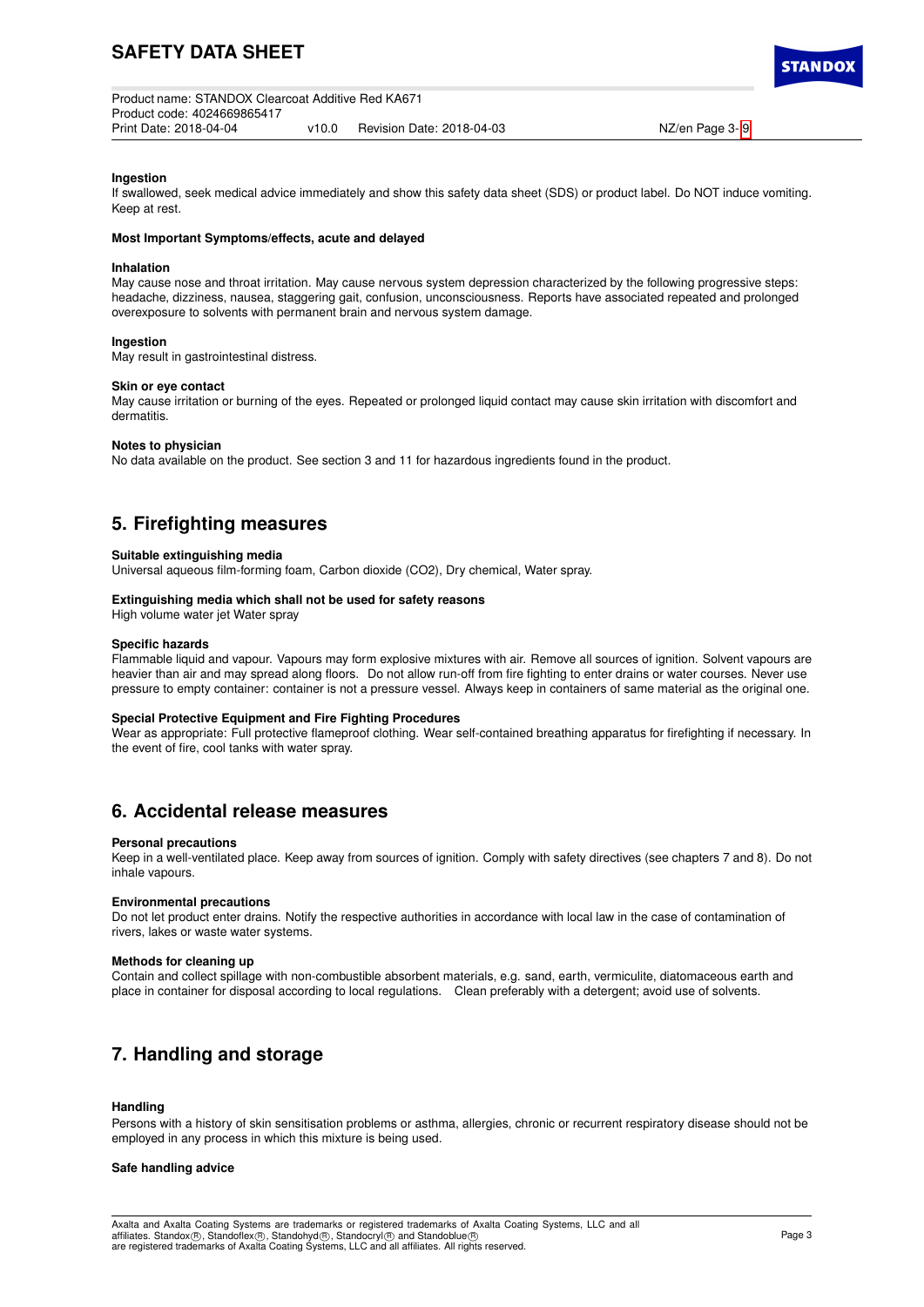| Product name: STANDOX Clearcoat Additive Red KA671 |       |                           |                |
|----------------------------------------------------|-------|---------------------------|----------------|
| Product code: 4024669865417                        |       |                           |                |
| Print Date: 2018-04-04                             | v10.0 | Revision Date: 2018-04-03 | NZ/en Page 4-9 |

Prevent the creation of flammable or explosive concentrations of vapour in air and avoid vapour concentration higher than the occupational exposure limits. The product should only be used in areas from which all naked lights and other sources of ignition have been excluded. Preparation may charge electrostatically: always use grounded leads when transferring from one container to another.

Operators should wear antistatic footwear and clothing. No sparking tools should be used. Avoid skin and eye contact. Do not breathe vapours or spray mist. Smoking, eating and drinking should be prohibited in the application area.

#### **Storage**

### **Suitable storage conditions**

Observe label precautions. Refer to Technical Data Sheet (TDS) for further information about storage temperature. Store in a dry, well ventilated place away from sources of heat, ignition and direct sunlight. No smoking. Prevent unauthorized access. Containers which are opened must be carefully resealed and kept upright to prevent leakage.

#### **Suitable container and packaging materials for safe storage**

Always keep in containers made of the same material as the supply container.

# **8. Exposure controls/personal protection**

### **National occupational exposure limits**

| Chemical name          |             |                     |
|------------------------|-------------|---------------------|
| xylene                 | <b>TWA</b>  | 50 ppm              |
|                        | <b>TWA</b>  | $217$ mg/m $3$      |
| n-butyl acetate        | <b>TWA</b>  | $150$ ppm           |
|                        | <b>TWA</b>  | 713 mg/m3           |
|                        | <b>STEL</b> | 200 ppm             |
|                        | <b>STEL</b> | 950 mg/m3           |
| Aluminum oxide (Al2O3) | <b>TWA</b>  | $2 \,\mathrm{mg/m}$ |
| ethylbenzene           | <b>TWA</b>  | $100$ ppm           |
|                        | <b>TWA</b>  | 434 mg/m3           |
|                        | <b>STEL</b> | 125 ppm             |
|                        | <b>STEL</b> | 543 mg/m3           |
| Iron oxide             | <b>TWA</b>  | $5 \,\mathrm{mg/m}$ |
| isopentyl acetate      | <b>TWA</b>  | $100$ ppm           |
|                        | <b>TWA</b>  | 532 mg/m3           |
| amorphous Silica       | <b>TWA</b>  | $10$ mg/m $3$       |
| methyl methacrylate    | <b>TWA</b>  | 50 ppm              |
|                        | <b>TWA</b>  | $208$ mg/m $3$      |
|                        | <b>STEL</b> | $100$ ppm           |
|                        | <b>STEL</b> | $416$ mg/m $3$      |
| ethanediol             | <b>CEIL</b> | 50 ppm              |
|                        | CEIL        | $127$ mg/m $3$      |
| toluene                | <b>TWA</b>  | 50 ppm              |
|                        | <b>TWA</b>  | 188 mg/m3           |

#### **Engineering measures**

Provide adequate ventilation.This should be achieved by a good general extraction and -if practically feasible- by the use of a local exhaust ventilation.If these are not sufficient to maintain concentrations of particulates and solvent vapour below the OEL, suitable respiratory protection must be worn.

### **Glossary**

CEIL Ceiling exposure limit

STEL Short term exposure limit

TWA Time weighted average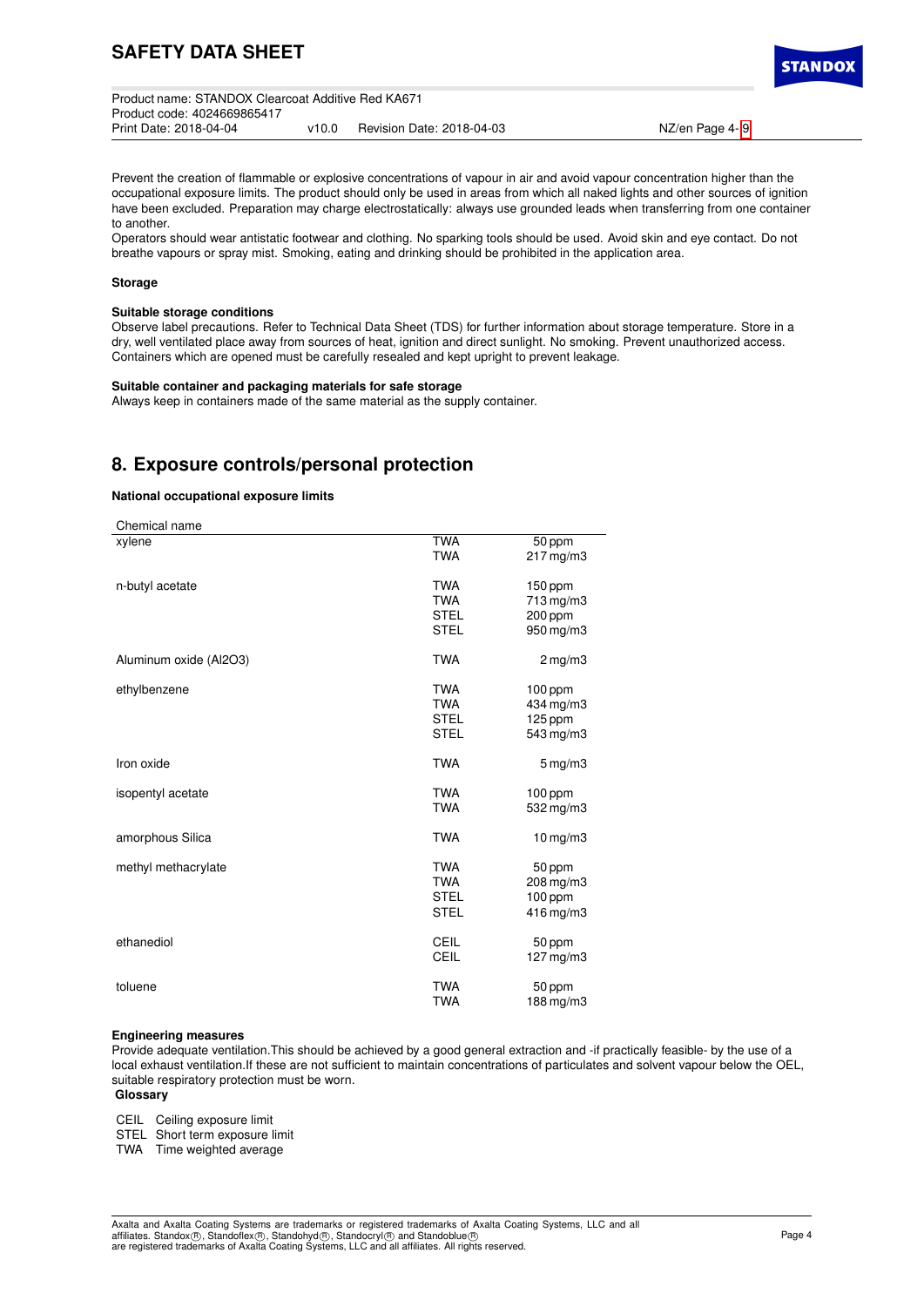### **Protective equipment**

Personal protective equipment should be worn to prevent contact with eyes, skin or clothing.

#### **Respiratory protection**

When workers are facing concentrations above the exposure limit they must use appropriate certified respirators.

## **Eye protection**

Use safety eyewear designed to protect against splash of products.

#### **Hand protection**

The breakthrough time of gloves is unknown for the product itself. The glove material given is recommended on basis of the substances in the preparation.

| Chemical name   | Glove material    |                      | Glove thickness Break through time |
|-----------------|-------------------|----------------------|------------------------------------|
| xylene          | Nitrile rubber    | $0.33 \,\mathrm{mm}$ | 30 MIN                             |
|                 | Viton $(R)$ $(B)$ | $0.7$ mm             | 480 MIN                            |
| n-butyl acetate | Viton $(R)$ $(B)$ | $0.7$ mm             | 10 MIN                             |
|                 | Nitrile rubber    | $0.33 \,\mathrm{mm}$ | 30 MIN                             |

The protective glove should be checked in each case for their work specific suitability (e.g. mechanical stability, product compatibility, and anti-static properties). When the intended use is for spray application a nitrile glove of the chemical resistance group 3 (e.g. Dermatril ® glove) is to be used. After contamination, the glove has to be changed. If immersing the hands into the product is not avoidable (e.g. maintenance work) a butyl or fluorocarbon rubber glove should be used. When skin exposure may occur to materials specified in section 3 of this SDS, advice should be sought from the glove supplier as to appropriate type to use with this product and the permeation breakthrough times. Care should be taken when working with sharp edged articles as these can easily damage the gloves and make them ineffective. The instructions and information provided by the glove supplier on use, storage, maintenance and replacement must be followed. Damaged gloves or those showing signs of wear should be replaced immediately.

#### **Skin and body protection**

Wear suitable protective clothing. Personnel should wear antistatic clothing made of natural fiber or of high temperature resistant synthetic fiber.

#### **Hygiene measures**

Wash skin thoroughly with soap and water or use recognized skin cleanser. Do not use organic solvents!

# **9. Physical and chemical properties**

#### **Appearance**

**Form :** liquid **Colour:** red **Odour:** Characteristic Paint Odor **Odor Threshold :** No data available

| рH                                     | Not applicable            |                    |
|----------------------------------------|---------------------------|--------------------|
| Freezing point                         | Not applicable.           |                    |
| Boiling point                          | $125\,^{\circ}\mathrm{C}$ |                    |
| Flash point                            | $29^{\circ}$ C            | <b>EN ISO 3679</b> |
| Evaporation rate                       | Slower than Ether         |                    |
| Flammability                           |                           |                    |
| Upper explosion limit                  | 7.5%                      |                    |
| Lower explosion limit                  | $1\%$                     |                    |
| Vapour pressure                        | 4.9 hPa                   |                    |
| Solubility(ies)                        | partly miscible           |                    |
| Vapour density                         | No data available         |                    |
| Density                                | 1.12 $g/cm^3$             | DIN 53217/ISO 2811 |
| Partition coefficient: n-octanol/water | No data available         |                    |
| Ignition temperature                   | 360 °C                    | <b>DIN 51794</b>   |
| Decomposition temperature              |                           |                    |
| Viscosity (23 $\degree$ C)             | ${<}20$ s                 | ISO 2431-1993 6 mm |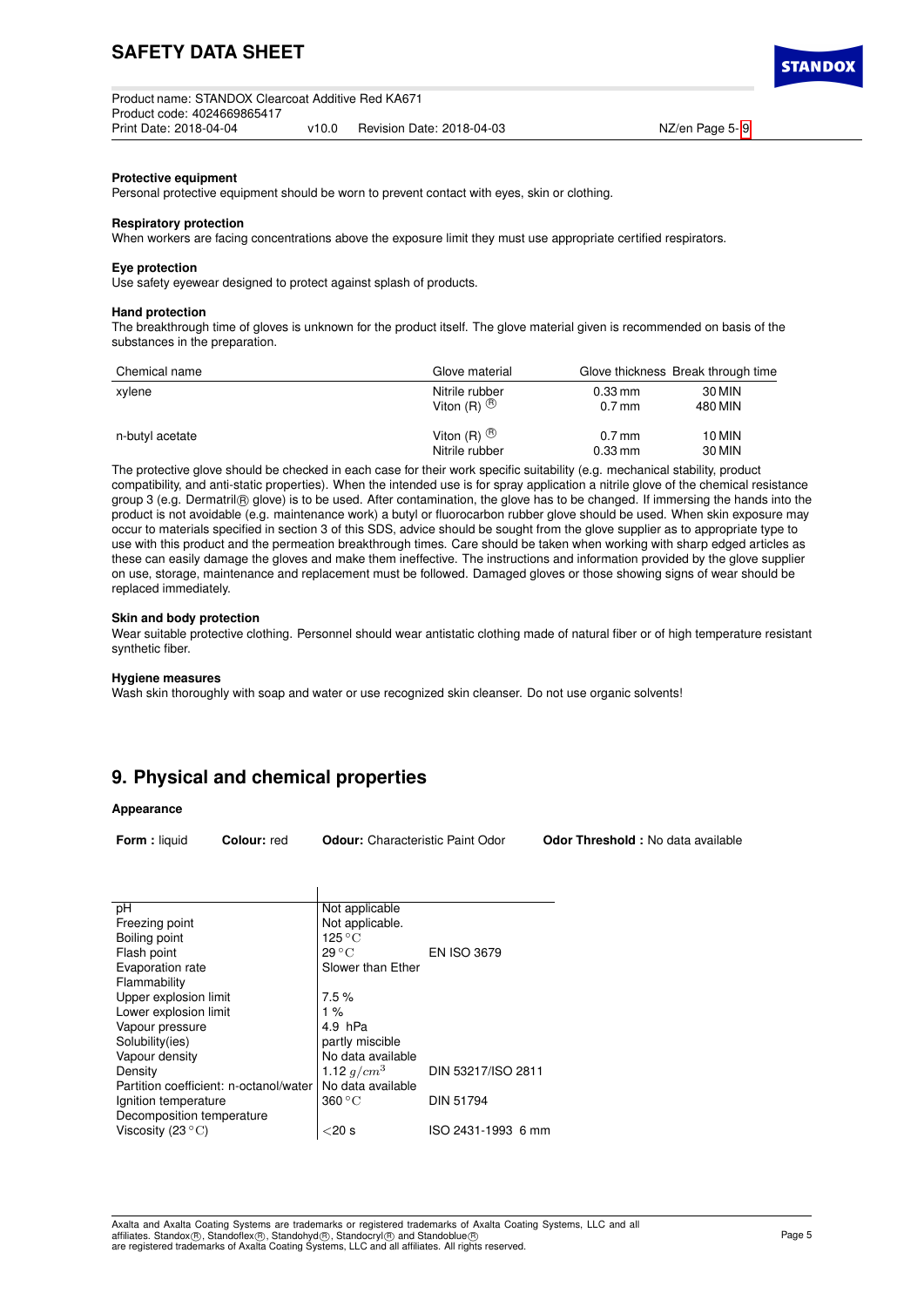# **10. Stability and reactivity**

## **Stability**

Stable

## **Hazardous polymerisation**

Will not occur.

## **Conditions to avoid**

Stable under recommended storage and handling conditions (see section 7).

## **Materials to avoid**

Keep away from oxidizing agents, strongly alkaline and strongly acid materials in order to avoid exothermic reactions.

## **Hazardous decomposition products**

When exposed to high temperatures may produce hazardous decomposition products such as carbon monoxide and dioxide, smoke, oxides of nitrogen.

# **11. Toxicological information**

## **Information on likely routes of exposure**

## **Inhalation**

May cause nose and throat irritation. May cause nervous system depression characterized by the following progressive steps: headache, dizziness, nausea, staggering gait, confusion, unconsciousness. Reports have associated repeated and prolonged overexposure to solvents with permanent brain and nervous system damage.

### **Ingestion**

May result in gastrointestinal distress.

#### **Skin or eye contact**

May cause irritation or burning of the eyes. Repeated or prolonged liquid contact may cause skin irritation with discomfort and dermatitis.

### **Delayed and immediate effects and also chronic effects from short and long term exposure:**

#### **Acute oral toxicity** not hazardous

**Acute dermal toxicity**

not hazardous

### **Acute inhalation toxicity**

| xylene                  | Category 4 |
|-------------------------|------------|
| ethylbenzene Category 4 |            |

% of unknown composition: 0 %

**Skin corrosion/irritation**

| xylene                  | Category 2  |
|-------------------------|-------------|
| n-butyl acetate         | Category 3  |
| isopentyl acetate       | Category 3  |
| methyl methacrylate     | Category 2  |
| 2-hydroxyethyl acrylate | Category 1B |
| toluene                 | Category 2  |

#### **Serious eye damage/eye irritation**

xylene Category 2A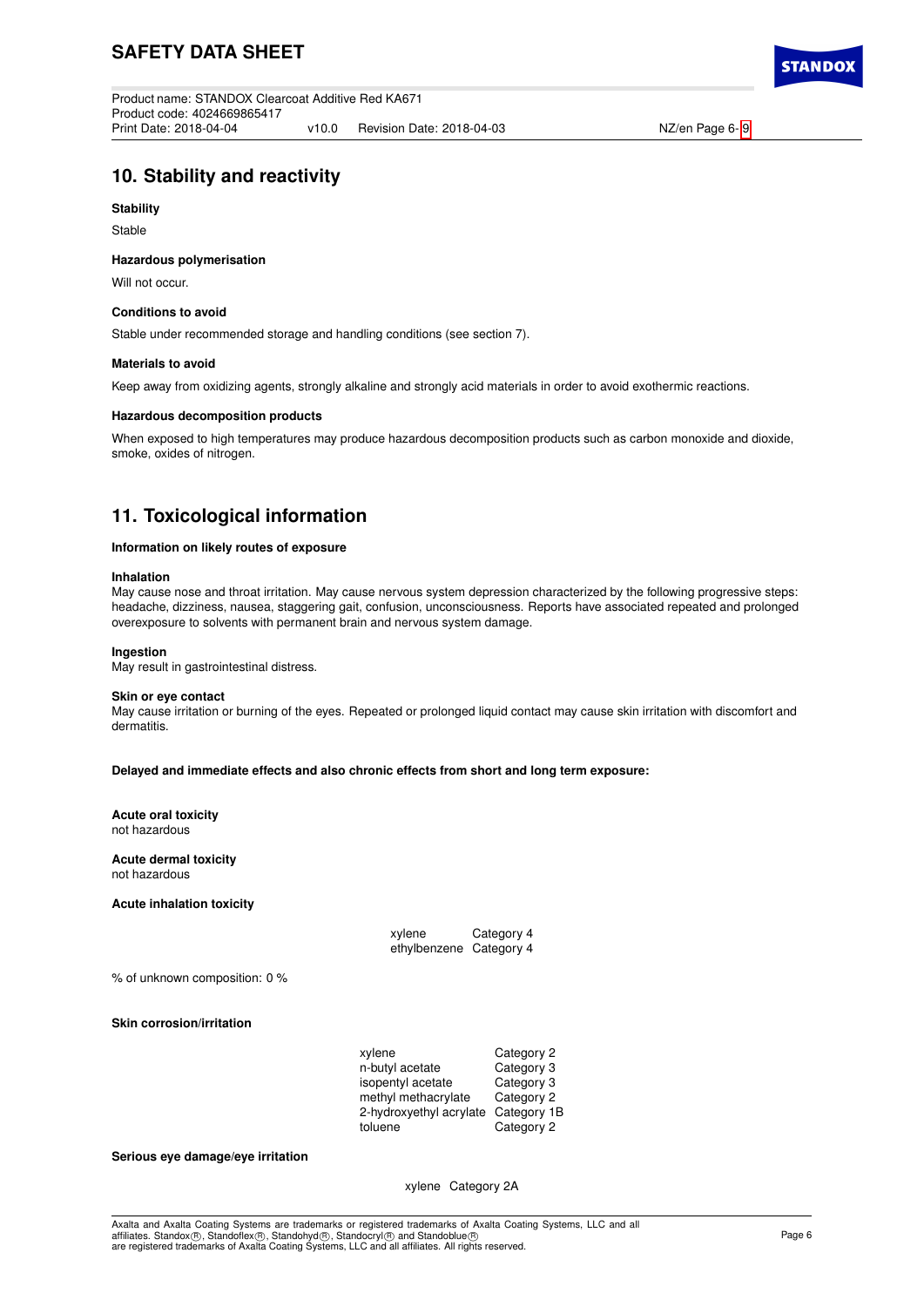Product name: STANDOX Clearcoat Additive Red KA671 Product code: 4024669865417 v10.0 Revision Date: 2018-04-03 NZ/en Page 7- [9](#page-8-0)

**Respiratory sensitisation**

Not classified according to GHS criteria

**Skin sensitisation**

methyl methacrylate Category 1 2-hydroxyethyl acrylate Category 1

**Germ cell mutagenicity** Not classified according to GHS criteria

**Carcinogenicity** Not classified according to GHS criteria

**Toxicity for reproduction**

toluene Category 2

**Target Organ Systemic Toxicant - Single exposure**

• **Inhalation**

**Narcotic effects** toluene

**Target Organ Systemic Toxicant - Repeated exposure** No data available.

**Aspiration toxicity** Not classified according to GHS criteria

# **Numerical measures of toxicity (acute toxicity estimation (ATE),etc. )**

No information available.

### **Symptoms related to the physical, chemical and toxicological characteristics**

Exposure to component solvents vapours concentration in excess of the stated occupational exposure limit may result in adverse health effect such as mucous membrane and respiratory system irritation and adverse effect on kidney, liver and central nervous system. Symptoms and signs include headache, dizziness, fatigue, muscular weakness, drowsiness and in extreme cases, loss of consciousness. Through skin resorbtion, solvents can cause some of the effects described here. Repeated or prolonged contact with the preparation may cause removal of natural fat from the skin resulting in non-allergic contact dermatitis and absorption through the skin. The liquid splashed in the eyes may cause irritation and reversible damage.

# **12. Ecological information**

Product contains environmentally hazardous substances and product is not classified per GHS.

#### **Ecotoxicity effects**

There are no data available on the product itself. The product should not be allowed to enter drains or watercourses.

### **Acute aquatic toxicity**

| n-butyl acetate                    | Category 3 |
|------------------------------------|------------|
| ethylbenzene                       | Category 2 |
| 2-hydroxyethyl acrylate Category 1 |            |

Ecotoxic to terrestrial invertebrates

xylene Category 9.4C

% of unknown composition 0%

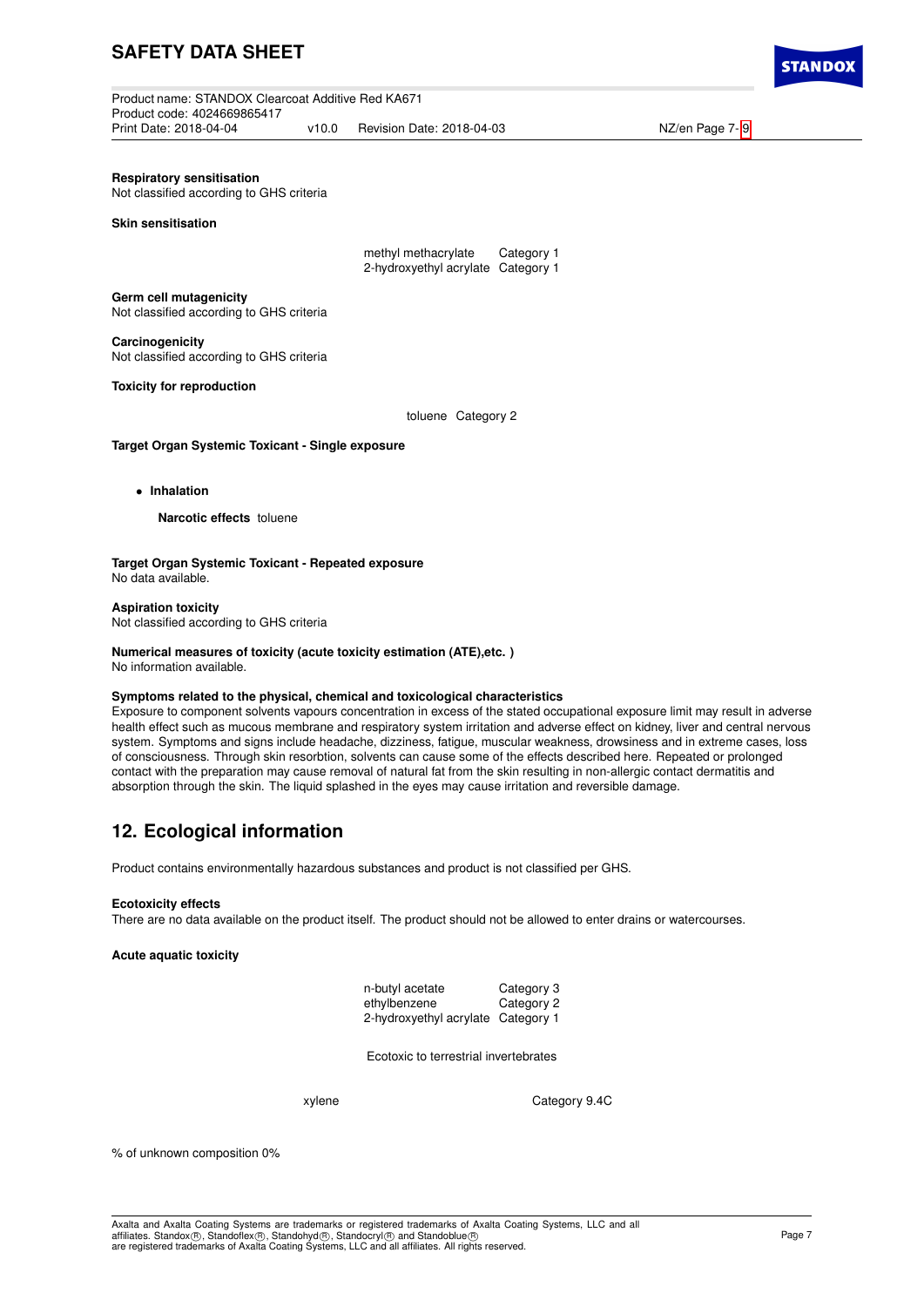Product name: STANDOX Clearcoat Additive Red KA671 Product code: 4024669865417 v10.0 Revision Date: 2018-04-03 NZ/en Page 8- [9](#page-8-0)

**STANDO)** 

**Persistence and degradability**

No information available.

### **Bioaccumulation**

No information available.

# **Mobility in soil**

No information available.

## **Other adverse effects**

No information available.

# **13. DISPOSAL CONSIDERATIONS**

### **Waste disposal methods**

Dispose of in accordance with local regulations.

### **Disposal considerations**

A disposal process that converts the waste into energy is recommended. If this is not possible the hazardous waste must be disposed of by incineration.

# **14. Transport information**

## **NZS5433**

| Proper shipping name:                                                                                  | PAINT                                              |  |  |
|--------------------------------------------------------------------------------------------------------|----------------------------------------------------|--|--|
| UN number:<br>Hazard Class:<br>Packing group:<br>Hazchem Code:                                         | 1263<br>3<br>Ш<br>3Y                               |  |  |
| <b>IMDG (Sea transport)</b><br>Proper shipping name:                                                   | PAINT                                              |  |  |
| UN number:<br>Hazard Class:<br>Subsidiary Hazard Class:<br>Packing group:<br>Marine Pollutant:<br>EmS: | 1263<br>3<br>Not applicable.<br>Ш<br>no<br>F-E.S-E |  |  |
| <b>ICAO/IATA (Air transport)</b>                                                                       |                                                    |  |  |

# Proper shipping name: PAINT

| UN number:                               | 1263 |
|------------------------------------------|------|
| Hazard Class:                            | з    |
| Subsidiary Hazard Class: Not applicable. |      |
| Packing group:                           | ш    |

### **Matters needing attention for transportation**

Confirm that there is no breakage, corrosion, or leakage from the container before shipping. Be sure to prevent damage to cargo by loading so as to avoid falling, dropping, or collapse. Ship in appropriate containers with denotation of the content in accordance with the relevant statutes and rules.

# **15. Regulatory information**